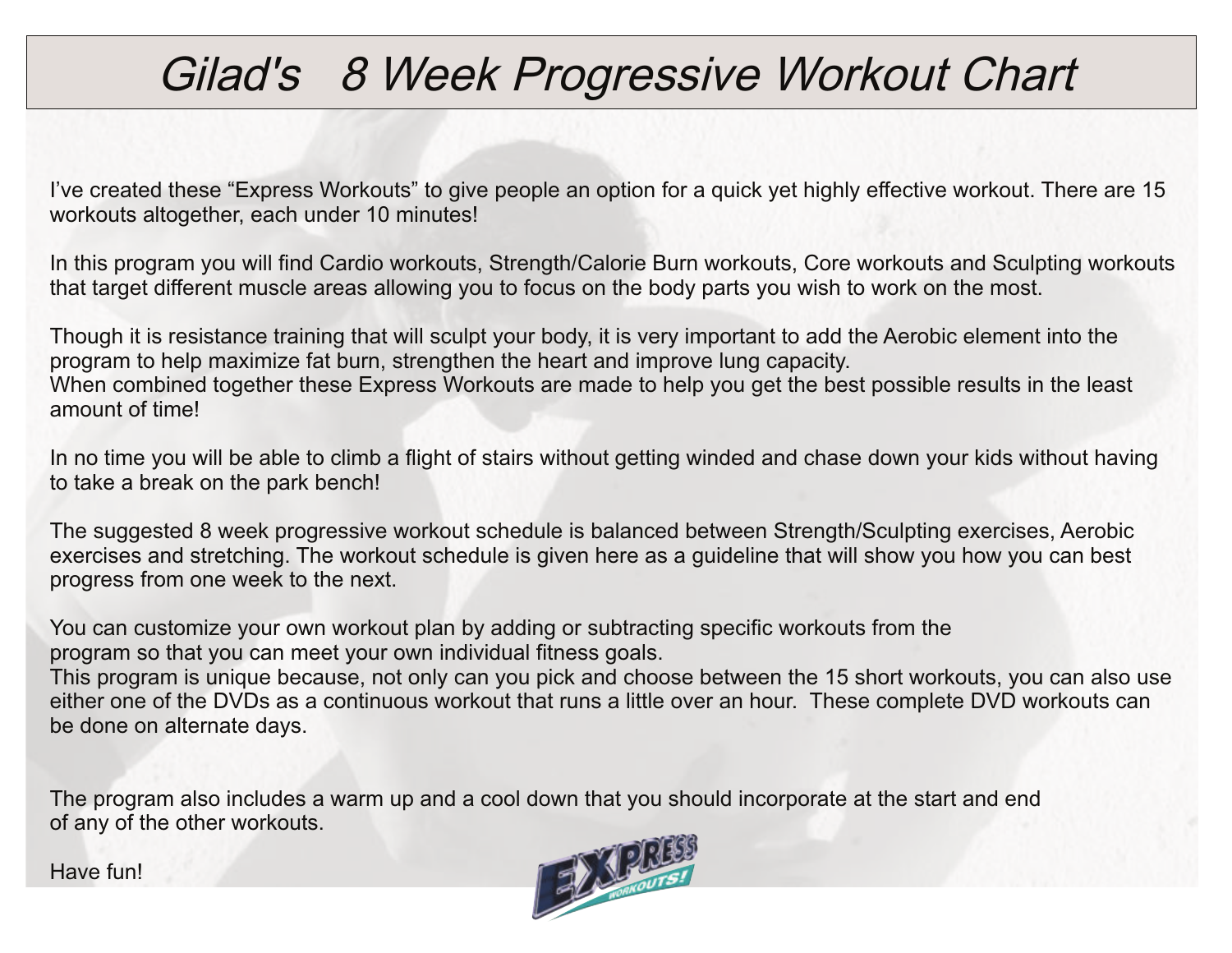### **There are 4 basic workout styles in the 8 week program:**

- 1. Aerobic exercises to help burn off excess fat (workouts 1 and 2)
- 2. Strength training moves that focus on two or more muscle groups per exercise (workouts 3-5)
- 3. Core exercises to flatten the tummy and work the entire mid section (workouts 6 and 7).
- 4. Toning exercises that focus on specific body parts (workouts 8-13)

| <b>CARDIO</b> |                         |                                                                                                                                                                                           |
|---------------|-------------------------|-------------------------------------------------------------------------------------------------------------------------------------------------------------------------------------------|
| Workout 1     | <b>Cardio Basic</b>     | This workout includes a combination of low impact favorites like grapevines, forward and back steps<br>and light kick boxing moves that will burn calories without impacting your joints. |
| Workout 2     | <b>Cardio Challenge</b> | This workout will get your heart pumping with easy-to-follow kick boxing moves that will challenge<br>your muscles and build your stamina.                                                |

### STRENGTH/CALORIE BURN

| Workout 3 | <b>Strength and Balance</b> | This workout uses isometric and balancing moves to strengthen your lower body, mid-section<br>and upper body.                                                                                                          |
|-----------|-----------------------------|------------------------------------------------------------------------------------------------------------------------------------------------------------------------------------------------------------------------|
| Workout 4 | <b>Dynamic Moves</b>        | This invigorating workout uses moves like discus throws, hammer throws and thigh flexes<br>to build explosive strength and burn fat.                                                                                   |
| Workout 5 | <b>Compound Strength</b>    | This workout strengthens and tones your entire body with exercises that combine two or more<br>muscle groups at a time, like lunges combined with shoulder presses or triceps extensions<br>combined with calf raises. |
|           |                             | A set of light hand weights recommended (1-5 lbs for the beginner and 5-10 lbs for the intermediate)                                                                                                                   |

| <b>CORE</b> |                        |                                                                                                                                                                                                                                                                                            |
|-------------|------------------------|--------------------------------------------------------------------------------------------------------------------------------------------------------------------------------------------------------------------------------------------------------------------------------------------|
| Workout 6   | <b>Core Foundation</b> | Work your core with a combination of crunches, oblique turns, back strokes and roll up moves<br>that will strengthen your abdomen, obliques and lower back.<br>A single light hand weight recommended (1-3 lbs for the beginner and 3-5 lbs for the intermediate)                          |
| Workout 7   | <b>Core Challenge</b>  | Firm your entire abdomen area, lower back and extensor muscles with a variety of Pilates based<br>exercises that include concentrated leg lifts, shoulder bridges and half roll-ups.<br>A single light hand weight recommended (1-3 lbs for the beginner and 3-5 lbs for the intermediate) |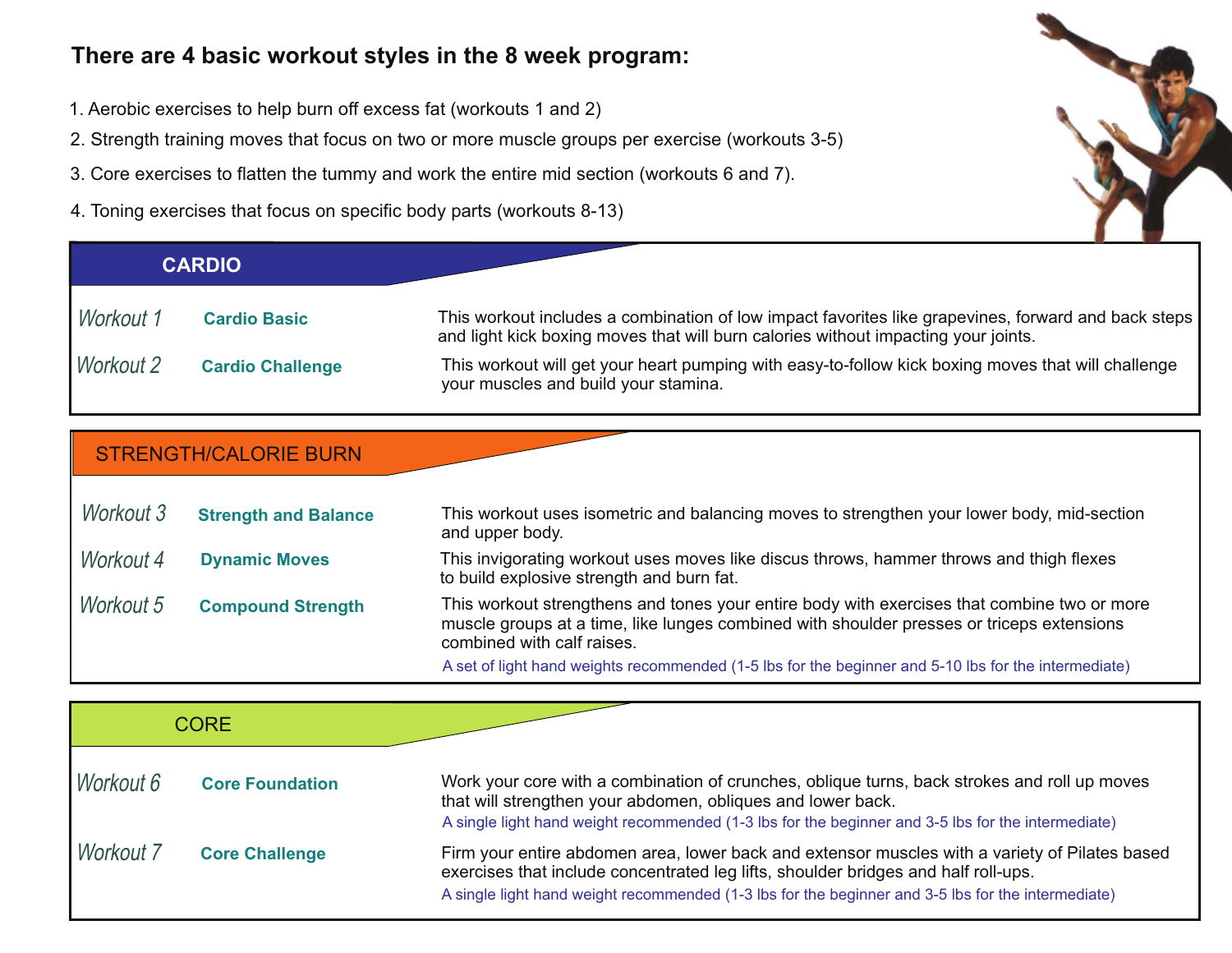### **SCULPTING**

| Workout 8        | <b>Buns and Thighs</b> | Get your lower body "bathing suit-ready" with a combination of squats, lunges, plyometric moves<br>and buttocks lifts that will tone your buns and thighs.                                                                                                                                                                                                   |
|------------------|------------------------|--------------------------------------------------------------------------------------------------------------------------------------------------------------------------------------------------------------------------------------------------------------------------------------------------------------------------------------------------------------|
| Workout 9        | <b>Hips and Thighs</b> | Get your lower body "bathing suit-ready" with a combination of squats, lunges, plyometric moves<br>and buttocks lifts that will tone your hips and thighs.<br>A single light hand weight recommended (1-3 lbs for the beginner and 3-5 lbs for the intermediate)                                                                                             |
| Workout 10 Back  |                        | Firm your entire abdomen area, lower back and extensor muscles, with a variety of Pilates based<br>exercises that include concentrated leg lifts, shoulder bridges and half roll-ups<br>Two sets of light hand weights recommended (1-5 lbs for the beginner and 3-10 lbs for the intermediate)                                                              |
| Workout 11       | <b>Shoulders</b>       | Shape and strengthen your shoulders including your posterior, anterior and middle deltoids,<br>through a series of exercises that include rotator calf extensions, lateral raises, shoulder<br>presses and one arm concentrated flies.<br>Two sets of light hand weights recommended (1-5 lbs for the beginner and 3-10 lbs for the intermediate)            |
| Workout 12 Chest |                        | Challenge your Pectoral/Chest muscles with time-tested and proven favorites like standing chest<br>flies, supine dumbbell presses and varied-position push ups.<br>Two sets of light hand weights recommended (1-5 lbs for the beginner and 3-10 lbs for the intermediate)                                                                                   |
| Workout 13       | <b>Arms</b>            | This targeted workout will sculpt and strengthen the front of the arm; the biceps and the back of<br>the arm; the triceps. This routine integrates between eccentric and concentric moves that are done<br>with light dumbbells for added resistance.<br>A single light hand weight recommended (1-5 lbs for the beginner and 3-10 lbs for the intermediate) |

| <b>WARM UP AND COOL DOWN</b> |                                                                                                                                                                                                          |
|------------------------------|----------------------------------------------------------------------------------------------------------------------------------------------------------------------------------------------------------|
| <b>General Warm Up</b>       | Start your workout the right way by warming up your entire body. Easy-to-follow moves like side<br>bends, light twists and stretches will warm up your muscles and prepare them for the exercises ahead. |
| <b>General Cool Down</b>     | Ease out of your workout with light stretches breathing exercises and yoga-inspired moves and that<br>will help relax your entire body and soothe your mind.                                             |
|                              | The warm up and cool down workouts can be added to the beginning and end of any one of the workouts described in the charts.                                                                             |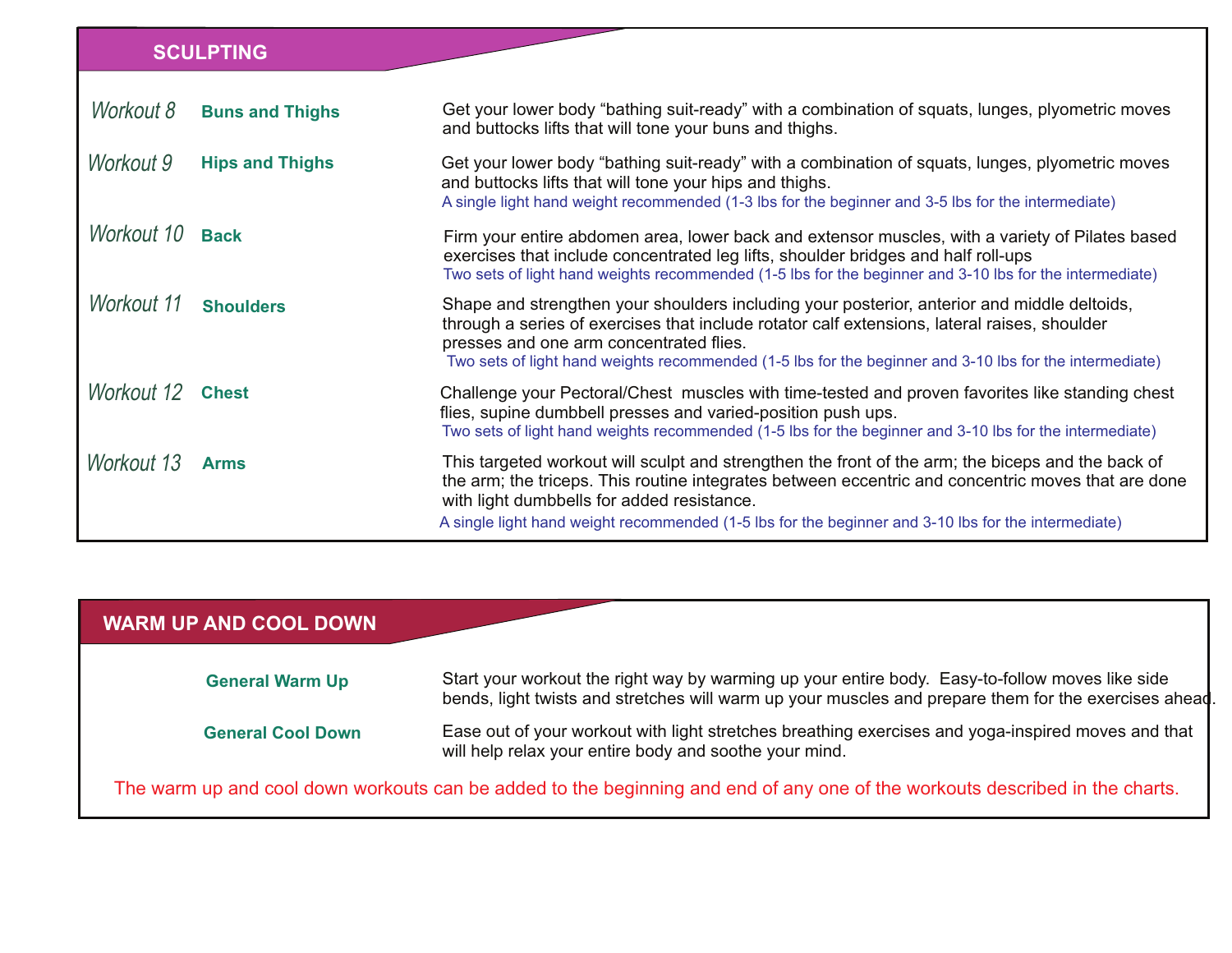



Beginner

## Gilad's 8 Week Progressive Workout Chart

|        | Mondav               | Tuesday               | Wednesday             | Thursday               | Friday                | Saturday             | Sunday |
|--------|----------------------|-----------------------|-----------------------|------------------------|-----------------------|----------------------|--------|
|        | WO 1 Cardio B        | <b>WO 10 - Back</b>   | WO 1 Cardio B         | WO 7 Core C            | WO 4 Dynamic M        | WO 1 Cardio B        | Rest   |
|        | WO 8 Buns/thighs     | WO 11 Core f.         | <b>WO11 Shoulders</b> | WO 12 Chest            | WO 13 Arms            | WO 9 Hips/thighs     |        |
| Week 1 |                      |                       |                       |                        |                       |                      |        |
|        | WO 1 Cardio B        | WO 10 - Back          | <b>WO 1 Cardio B</b>  | WO 7 Core C            | <b>WO 4 Dynamic M</b> | <b>WO 1 Cardio B</b> | Rest   |
|        | WO 8 Buns/thighs     | WO 11 Core f.         | WO 11 Shoulders       | WO 12 Chest            | WO 13 Arms            | WO 9 Hips/thighs     |        |
| Week 2 |                      |                       |                       |                        |                       |                      |        |
|        | WO 1 Cardio B        | <b>WO 4 Dynamic M</b> | WO 2 Cardio C         | WO 7 Core C            | <b>WO 4 Dynamic M</b> | <b>WO 1 Cardio B</b> | Rest   |
|        | WO 8 buns/thighs     | WO 10 Back            | WO 11 Shoulders       | WO 12 Chest            | WO 13 Arms            | WO 9 Hips/thighs     |        |
| Week 3 |                      | WO 6 core F           |                       | WO 3 Strength/Bal.     |                       | WO 6 Core F          |        |
|        | WO 1 Cardio B        | WO 4 Dynamic M        | WO 2 Cardio C         | WO 7 Core C            | <b>WO 4 Dynamic M</b> | <b>WO 1 Cardio B</b> | Rest   |
|        | WO 8 buns/thighs     | WO 10 Back            | WO 11 Shoulders       | WO 12 Chest            | WO 13 Arms            | WO 9 Hips/thighs     |        |
| Week 4 |                      | WO 6 core F           |                       | WO 3 Strength/Bal.     |                       | WO 6 Core F          |        |
|        | WO 1 Cardio B        | <b>WO 4 Dynamic M</b> | WO 2 Cardio C         | WO 6 Core F            | <b>WO 4 Dynamic M</b> | WO 1 Cardio B        | Rest   |
|        | WO 8 Buns/thighs     | WO 10 Back            | WO 11 Shoulders       | WO 12 Chest            | WO 13 Arms            | WO 9 Hips/thighs     |        |
| Week 5 | <b>Wk 5 Compound</b> | WO 7 Core C           |                       | WO 3 Strength          |                       | WK 7 Core C          |        |
|        | WO 1 Cardio B        | <b>WO 4 Dynamic M</b> | WO 2 Cardio C         | WO 6 Core F            | <b>WO 4 Dynamic M</b> | <b>WO 1 Cardio B</b> | Rest   |
|        | WO 8 Buns/thighs     | WO 10 Back            | WO 11 Shoulders       | WO 12 Chest            | WO 13 Arms            | WO 9 Hips/thighs     |        |
| Week 6 | WO 5 Compound        | WO 7 Core C           |                       | WO 3 Strength          |                       | WO 7 Core C          |        |
|        | WO 2 Cardio C        | <b>WO 4 Dynamic M</b> | WO 1 Cardio B         | <b>WO 3 Strength B</b> | <b>WO 4 Dynamic M</b> | WO 2 Cardio C        | Rest   |
|        | WO 6 Core F          | WO 10 Back            | WO 11 Shoulders       | WO 12 Chest            | WO 13 Arms            | WO 9 Hips/thighs     |        |
| Week 7 | WO 5 compound        | WO 8 Buns/thighs      | WO 7 Core C           | WO 6 Core F            | WO 5 Compound M       | WO 7 Core C          |        |
|        | WO 2 Cardio C        | <b>WO 4 Dynamic M</b> | <b>WO 1 Cardio B</b>  | <b>WO 3 Strength B</b> | <b>WO 4 Dynamic M</b> | WO 2 Cardio C        | Rest   |
|        | WO 6 Core F          | WO 10 Back            | WO 11 Shoulders       | WO 12 Chest            | WO 13 Arms            | WO 9 Hips/thighs     |        |
| Week 8 | WO 5 compound        | WO 8 Buns/thighs      | WO 7 Core C           | WO 6 Core F            | WO 5 Compound M       | WO 7 Core C          |        |

WO = Workout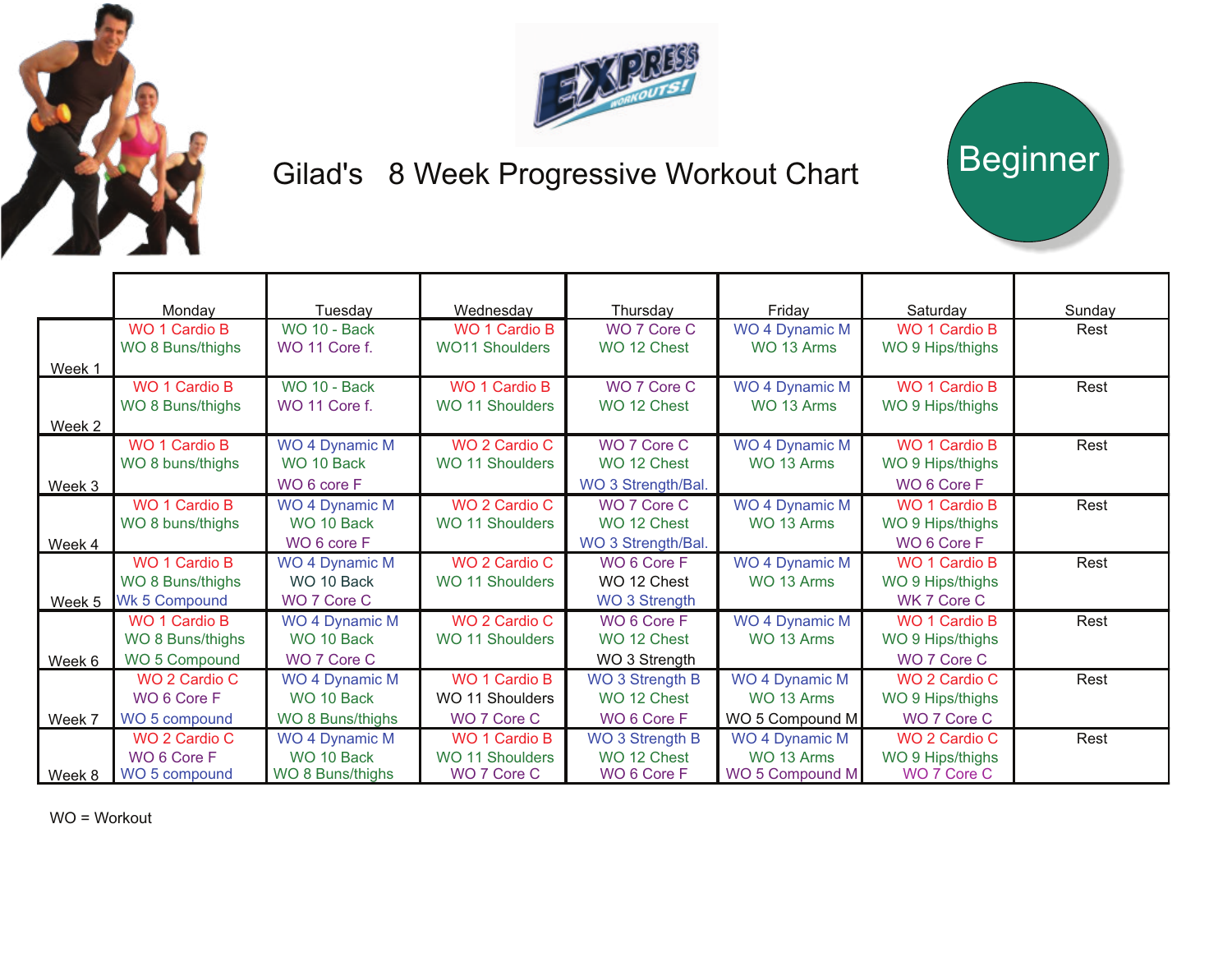



# Gilad's 8 Week Progressive Workout Chart | Intermediate

|                   | Monday                                                      | Tuesday                                                     | Wednesday                                                                    | Thursday                                           | Friday                                                      | Saturday                                                  | Sunday |
|-------------------|-------------------------------------------------------------|-------------------------------------------------------------|------------------------------------------------------------------------------|----------------------------------------------------|-------------------------------------------------------------|-----------------------------------------------------------|--------|
| Week 1            | <b>WO 1 Cardio B</b><br>WO 3 Strength<br>WO 8 Buns & Thighs | WO 10 Back<br><b>WO 4 Dynamic M</b><br>WO <sub>6</sub> Core | WO 2 Cardio C<br><b>WO 11Shoulders</b>                                       | <b>WO 7 Core</b><br>WO 12 Chest                    | <b>WO 4 Dynamic M</b><br>WO 5 Compound<br>WO 13 Arms        | WO 2 Cardio C<br>WO 9 Hips & Thighs                       |        |
| Week 2            | <b>WO 1 Cardio B</b><br>WO 3 Strength<br>WO 8 Buns & Thighs | WO 10 Back<br><b>WO 4 Dynamic M</b><br>WO <sub>6</sub> Core | WO 2 Cardio C<br><b>WO 11Shoulders</b>                                       | <b>WO 7 Core</b><br>WO 12 Chest                    | <b>WO 4 Dynamic M</b><br><b>WO 5 Compound</b><br>WO 13 Arms | WO 2 Cardio C<br>WO 9 Hips & Thighs                       |        |
| Week <sub>3</sub> | <b>WO 2 Cardio B</b><br>WO 3 Strength<br>WO 8 Buns & Thighs | <b>WO 4 Dynamic M</b><br>WO 10 Back<br><b>WO 7 Core</b>     | <b>WO 1 Cardio B</b><br><b>WO 11 Shoulders</b>                               | WO 6 Core<br>WO 12 Chest                           | <b>WO 4 Dynamic M</b><br><b>WO 5 Compound</b><br>WO 13 Arms | WO 2 Cardio C<br>WO 9 Hips & Thighs                       |        |
| Week 4            | WO 2 Cardio C<br><b>WO 3 Strength</b><br>WO 8 Buns & Thighs | <b>WO 4 Dynamic M</b><br>WO 10 Back<br><b>WO 7 Core</b>     | <b>WO 1 Cardio B</b><br><b>WO 11 Shoulders</b>                               | WO 6 Core<br>WO 12 Chest                           | <b>WO 4 Dynamic M</b><br><b>WO 5 Compound</b><br>WO 13 Arms | WO 2 Cardio C<br>WO 9 Hips & Thighs                       |        |
| Week 5            | WO 2 Cardio C<br>WO 5 Compound<br>WO Buns & Thighs          | WO 4 Dynamic M<br>WO 10 Back<br><b>WO 7 Core</b>            | <b>WO 1 Cardio B</b><br><b>WO 11 Shoulders</b><br>WO 3 Strength              | WO 6 Core<br>WO 12 Chest                           | WO 4 Dynamic M<br><b>WO 5 Compound</b><br>WO 13 Arms        | WO 2 Cardio C<br>WO 9 Hips & Thighs<br><b>WO 7 Core</b>   |        |
| Week <sub>6</sub> | WO 2 Cardio C<br><b>WO 5 Compound</b><br>WO Buns & Thighs   | <b>WO 4 Dynamic M</b><br>WO 10 Back<br>WO 7 Core            | <b>WO 1 Cardio B</b><br>WO 11 Shoulders<br>WO 3 Strength                     | WO 6 Core<br>WO 12 Chest                           | <b>WO 4 Dynamic M</b><br><b>WO 5 Compound</b><br>WO 13 Arms | <b>WO 2 Cardio C</b><br>WO 9 Hips & Thighs<br>WO 7 Core   |        |
| Week 7            | <b>WO 1 Cardio B</b><br>WO 5 Compound<br>WO 8 Buns & Thighs | <b>WO2 Cardio C</b><br>WO 10 Back<br>WO 7 Core              | <b>WO 4 Dynamic M</b><br><b>WO 11 Shoulders</b><br><b>WO 3 Strength Back</b> | <b>WO 1 Cardio B</b><br>WO 6 Core F<br>WO 12 Chest | WO 4 Dynamic M<br><b>WO 5 Compound</b><br>WO 13 Arms        | WO 2 Cardio C<br>WO 9 Hips & Thighs<br>WO 7 Core C        |        |
| Week 8            | WO 1 Cardio C<br><b>WO 5 Compound</b><br>WO 8 Buns & Thighs | <b>WO2 Cardio C</b><br>WO 10 Back<br><b>WO 7 Core</b>       | <b>WO 4 Dynamic M</b><br><b>WO 11 Shoulders</b><br><b>WO 3 Strength Back</b> | <b>WO 1 Cardio B</b><br>WO 6 Core F<br>WO 12 Chest | <b>WO 4 Dynamic M</b><br><b>WO 5 Compound</b><br>WO 13 Arms | <b>WO 2 Cardio C</b><br>WO 9 Hips & Thighs<br>WO 7 Core C |        |

WO = Workout